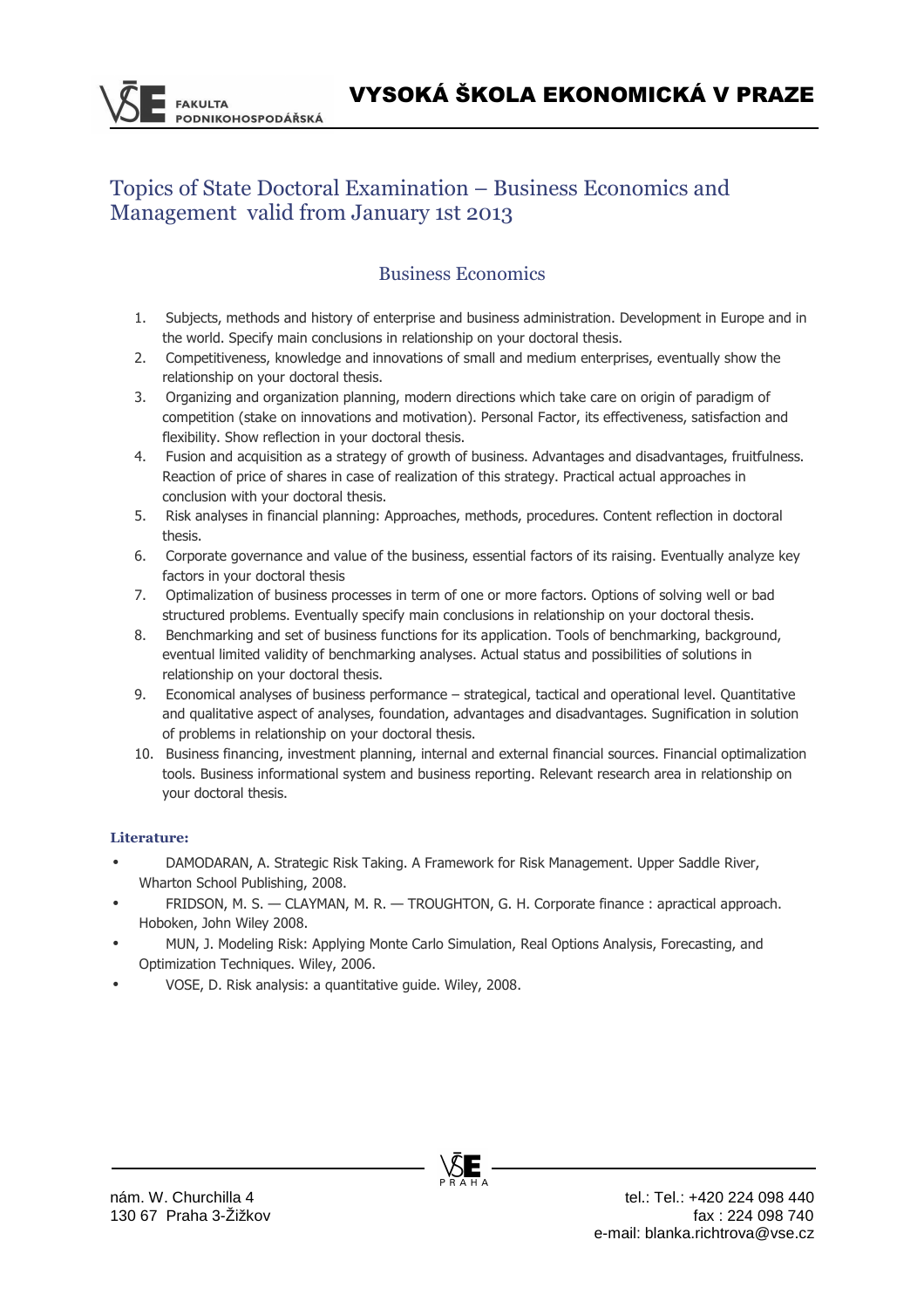

## Marketing

- 1. Modern marketing trends. Their reflection in PhD thesis.
- 2. The discussion of marketing mix design. The modification of marketing mix at the point of view PhD thesis.
- 3. Marketing management, its phases, marketing planning, marketing strategies. Implications resulting from PhD thesis.
- 4. Marketing situational analysis, structure, methods, outputs. Marketing environment areas elaborated in PhD thesis.
- 5. The possibilities of quantitative marketing research. Exploitation of quantitative research methods in PhD thesis.
- 6. Qualitative marketing research, importance, process, methods. Evaluation of qualitative research possibilities as for reaching the PhD thesis goals.
- 7. Brand building. Brand image in PhD thesis perspective.
- 8. Consumer behavior in marketing approach, models, predispositions.
- 9. Buying decision process of consumers. Specifics of buying decision process of consumers in PhD thesis area.
- 10. Marketing information, information systems, database marketing. Information sources of PhD thesis.

#### **Literature:**

- Philip Kotler , Kevin Keller, Marketing Management, Prentice Hall; 14th Edition, 2011, ISBN-10: 0132102927
- Kevin Lane Keller, Strategic Brand Management, Prentice Hall; 3 edition, 2007 ISBN-10: 9780131888593
- Leon Schiffman, Leslie Kanuk , Consumer Behavior Prentice Hall; 10 edition, 2009, ISBN-10: 0135053013
- Malcolm McDonald, Ian Dunbar Market Segmentation: How to do it, how to profit from it Butterworth-Heinemann, 2004, ISBN-10: 9780750659819
- William M. Pride, O. C. Ferrell, Marketing , South-Western College Pub; 15 edition, 2008, ISBN-10: 0547167474